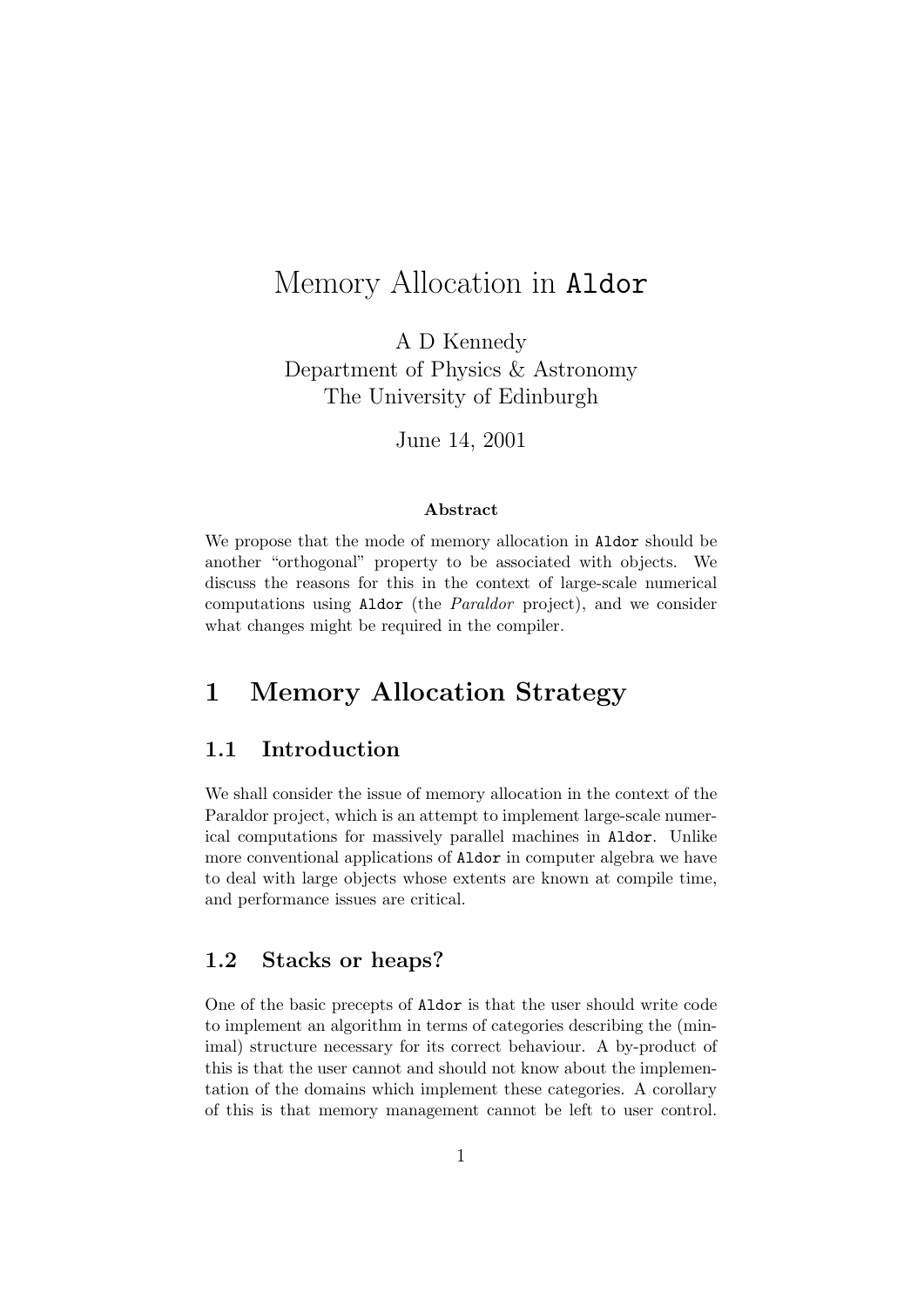There might be cases where the user might give hints to the compiler in an manner analogous to the inline hint to the optimiser, but there is some evidence (or folklore?) that even the simple register memory allocation hint in C is rarely of any use. At some level within the hierarchy of domains implementing the categories the type of memory management should be specified, and this should be viewed as an attribute of the Rep of the object, and methods will be provided to create and destroy these objects. It is usually (perhaps always) obvious when an object needs to be created, but the implementation of the domain has no way of knowing when it needs to be destroyed.

This requirement for a "fully automatic" memory allocation mechanism naturally points us towards a heap allocation strategy. However, although a heap storage allocation strategy is the most general way of allocating memory for objects, it has certain disadvantages. The principal of these are fragmentation and memory leaks.

- Fragmentation. Heaps are wonderful when we are allocating lots of small uniform sized objects. If the objects are small then we do not have to be niggardly about having a few more of them around at any given time, and if they are uniform then new objects can immediately fill the gaps left by their fallen comrades. In our application the objects are large, to the extent that a few tens or hundreds of them will fill the whole of memory, and come in various sizes. In fact, the object do not usually come in very many different sizes, so it is possible to think in terms of allocating different sized ones in different memory pools, but a naïve heap would rapidly get indigestion when we allocate our huge vector objects and tiny scalar objects in an interwoven fashion. Heap compaction is possible, but most undesirable in view of its unnecessary cost.
- Memory leaks. The fact that the implementation of a domain can provide a destroy! method does not mean that it will ever be called, and in languages like C++ where it is the user's responsibility to ensure that heap-allocated objects are freed programs are often replete with memory leaks when they forget to do so (or with bugs when they do so too early!). The canonical solution to this, familiar from the prehistory of Lisp, is garbage collection.
- Garbage collection. There are several varieties of garbage collectors available on the market. They can be synchronous (as in Aldor at present) or asynchronous (as in Java, where the garbage collector and finanliser run in their own threads). They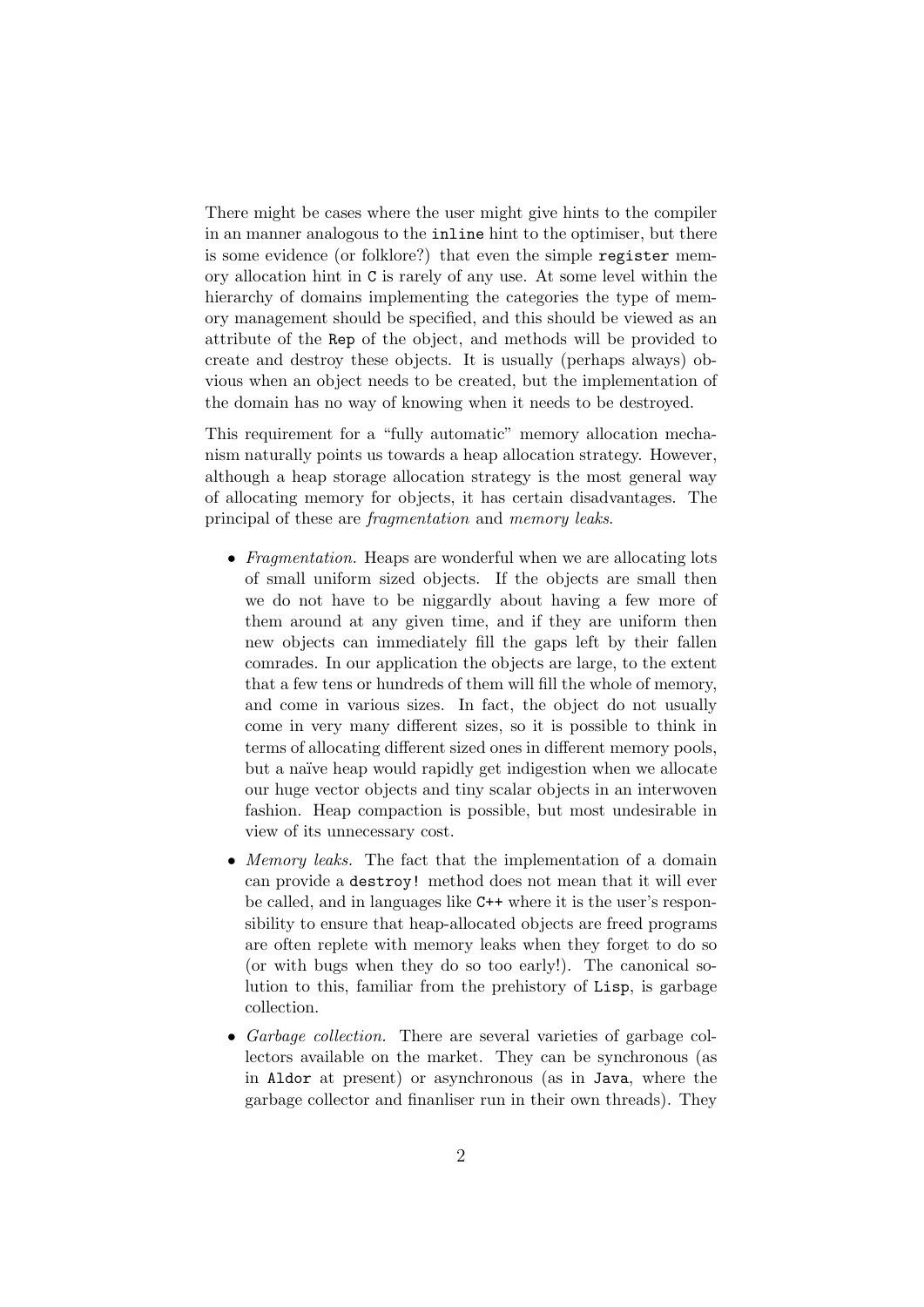can be scavangers or use reference counting. Reference counting is quite an attractive option for us as our objects are large, and usually only have a single reference to them. On the other hand the more popular scavenging approach is an anathema on a data parallel machine where all the processors have to wait when a single one decides it is time to go hunting. One might imagine that on a data parallel machine all the processors would garbage collect at the same time, but this behaviour is spoiled if one node uses a little extra memory (for some I/O operation perhaps), or if one node's data just happens to look more like a dirty pointer than another's.

In any case, the main objection to heaps and garbage collection is that they waste time and space and are not necessary in applications where we do not return objects of variable or unknown size. For our purposes stacks are adequate and, as a rule, they are faster and smaller.

An important distinction should be made at this point, as a general stack should not be confused with automatically allocated variables in C, which are allocated in a routine's frame. Every thread has a call frame stack, onto which a frame is pushed whenever a routine (or more generally a block) is entered, and which is popped when it is exited. There is no reason why this particular stack has to be used for allocating our large objects, indeed we often want a routine to be able to return a new object, and this would be a futile thing to do if the object were to be allocated on the call frame.

## 2 Memory Spaces

We propose the following approach to memory allocation in Aldor. The user should be able to define a collection of *memory spaces*, each of which may have a maximum size, be associated with a level of the hardware memory hierarchy, have a specified latency, have different allocation strategies, etc.

Furthermore, each memory space should have an attribute which, for want of a better name, we may call direct or indirect. It is not allowed to construct a pointer to an object in a direct memory space, whereas this is permitted in an indirect memory space. A direct memory space may therefore contain simple values, arrays, records, unions, etc., but not linked lists or trees.

When a new object is allocated memory, this memory should be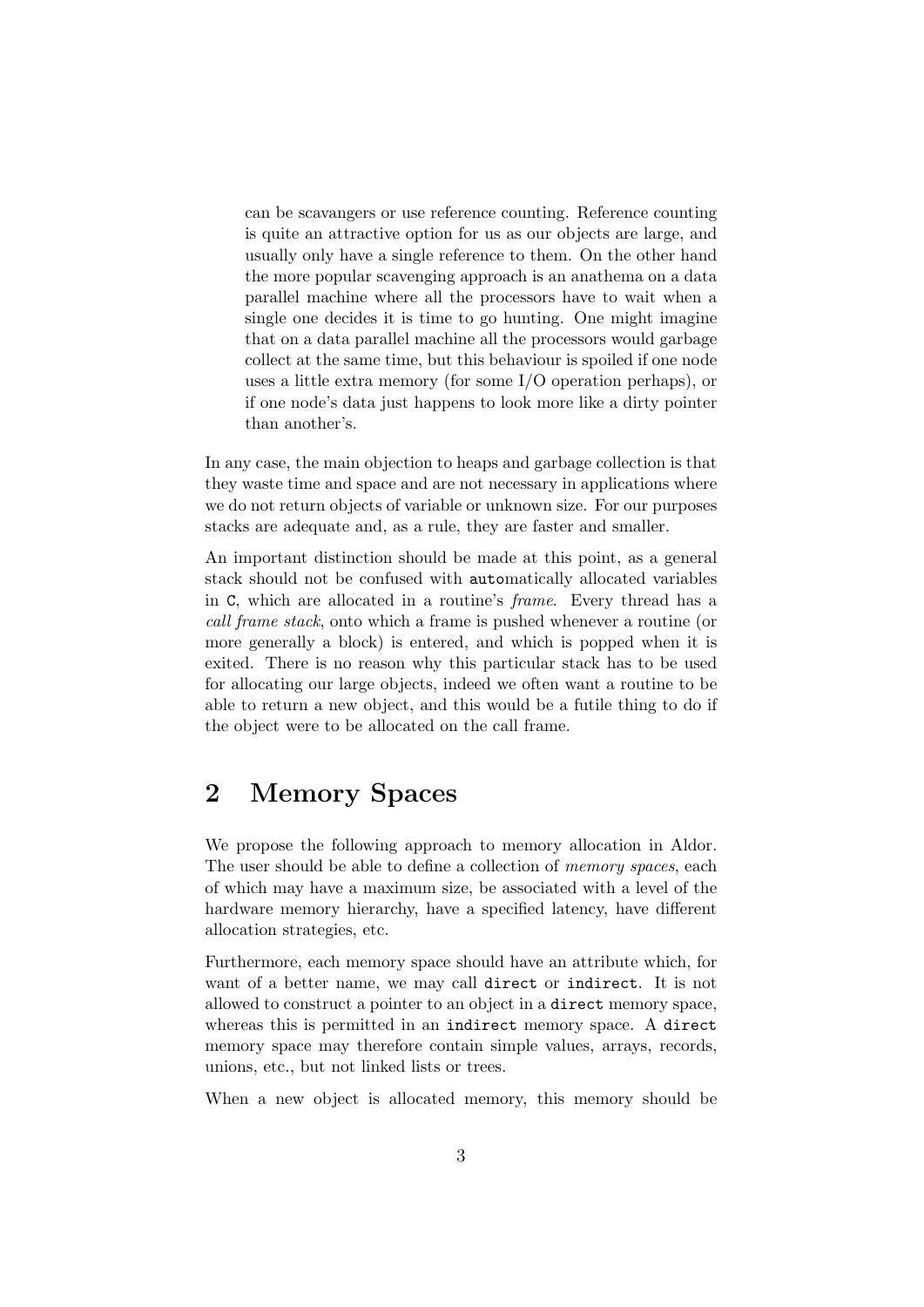charged to a memory space. The compiler should be informed which memory space is to be used and be given a bound on the amount of memory required for this allocation. Perhaps new! and dispose! methods should be required which handle the construction and destruction of objects in the style of C++.

In general the task of calling the dispose! method for an indirect memory space is not the responsibility of the compiler: for a heap a garbage collector might be provided as part of the library at it could generate calls to dispose! as appropriate. The compiler might provide such a garbage collector for a default memory space as at present, but in general the implementor of the memory space would provide a custom garbage collector.

For a direct memory space the compiler should generate calls to dispose! for an object when it becomes inaccessible. This can happen either when the relevant frame is popped off the call frame stack and the object is not explicitly used as a return value, or when a compiler-generated temporary is no longer required. For variables allocated in a stack-based memory space the compiler must call destroy! in the reverse order to that in which the objects were created. Since there can be no aliasing in a direct memory space this strategy should be safe.

The key point is that we require the compiler to make visible (by calling dispose!) its temporary allocations. The user could manage his own memory allocation scheme for his own explicitly declared variables and constants, but unless he is prepared to forego the use of expressions<sup>1</sup> he cannot control the allocation of temporaries. Since we only require the compiler to do this for the new class of direct memory spaces it will not change existing semantics. The most straightforward algorithm for generating code from an expression tree generates stack-allocated temporaries automatically. If the compiler is smarter, and does fancy things with common expression elimination, lifetime analysis, etc., then more interesting space versus time tradeoffs can be considered. Even the simplest approach should be adequate for most purposes.

The use of memory spaces could be made more sophisticated if desired. For instance, the compiler could choose the memory space in which to allocate an object on the basis of its frequency of reference (using the same heuristics as for inlineing) and its size. For this to be possible at compile time the compiler would need to be able to estimate the object's size, and we propose that this should be done by requiring

<sup>&</sup>lt;sup>1</sup>One can write assembler code in any language!